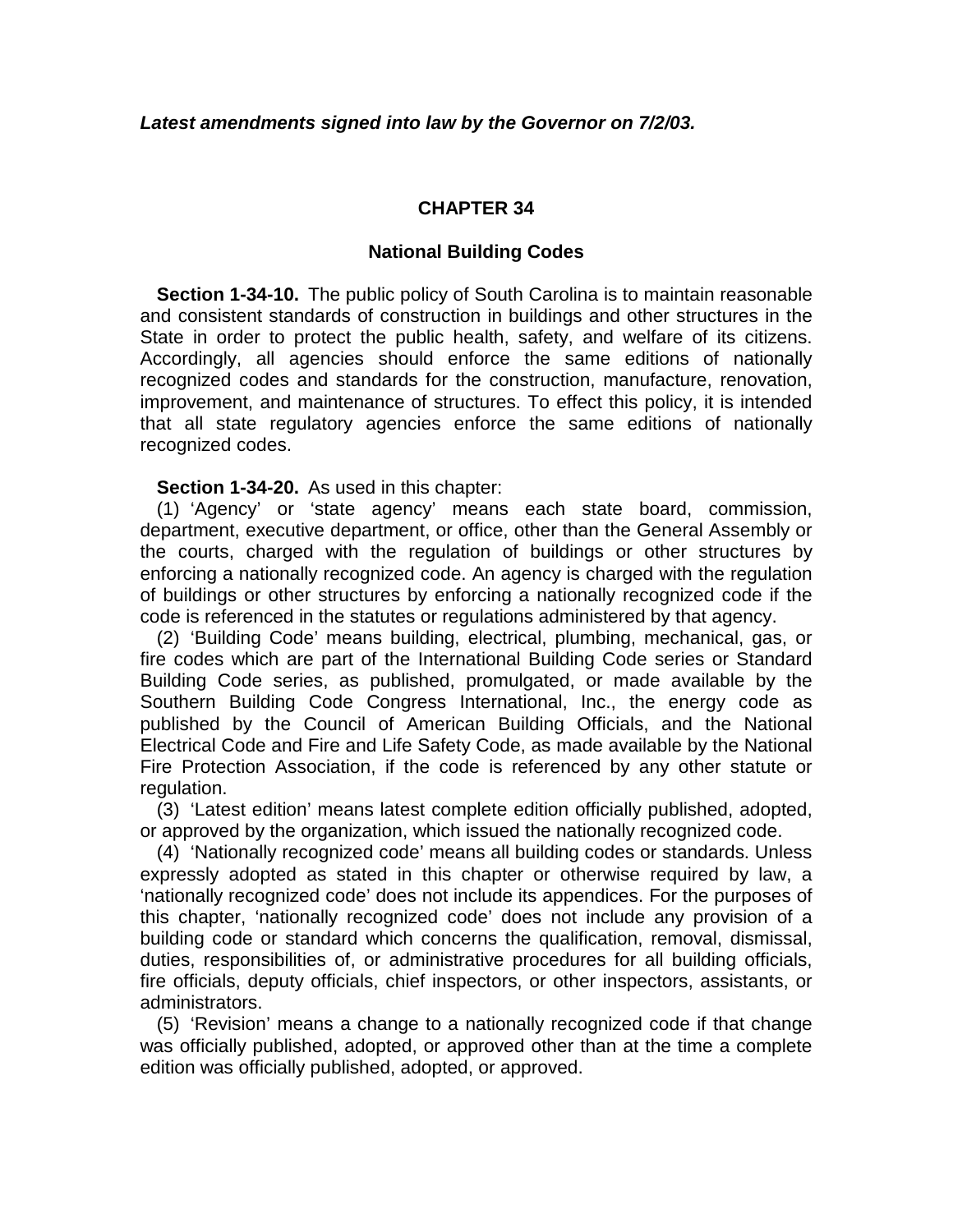(6) 'Standard' means building, energy, electrical, plumbing, mechanical, gas, or fire standards published by organizations including the American National Standards Institute, the American Society of Mechanical Engineers, the American Standard Testing Materials Institute, and the National Fire Protection Association if the standard is referenced by any other statute or regulation.

**Section 1-34-30.** (A) An agency shall adopt the latest edition of all nationally recognized codes which it is charged by statute or regulation with enforcing. An agency may propose the adoption of the latest edition of a nationally recognized code by publishing a notice in the State Register. The notice shall contain:

 (1) a reference to the agency's original adoption of the nationally recognized code;

 (2) the complete name of the nationally recognized code and the edition being adopted;

 (3) the name and address of the organization which issued the nationally recognized code; and

 (4) an invitation to comment to the agency concerning particular sections of the proposed edition.

 (B) If no comments are received within sixty days of publication provided pursuant to subsection (A), the agency may file a notice with the Legislative Council to be published in the State Register that the nationally recognized code is promulgated without amendment. Publication of the notice creates a rebuttable presumption that the edition to which it refers was promulgated under this section, is available for public inspection at the agency, and was promulgated without amendment.

 (C) If negative comments are received concerning sections of the latest edition or if the agency proposes amendments to the latest edition, the notice provided for in subsection (A) shall serve as the notice of drafting required pursuant to Section 1-23-110 and all affected sections must be proposed as regulations pursuant to Section 1-23-120 and are subject to the Administrative Procedures Act. All other sections of the latest edition may be promulgated by notice pursuant to subsection (B).

 (D) An agency that requires compliance with an earlier edition of a nationally recognized code shall accept full and complete compliance with the latest edition of that code unless it has promulgated amendments to the code pursuant to this section.

**Section 1-34-40.** (A) Notwithstanding any other provision of law, an agency shall accept full and complete compliance with the latest edition of a nationally recognized code as compliance with a provision of a statute or regulation which refers to a particular edition of that nationally recognized code unless the agency has published a notice under Section 1-34-30(C) stating that the edition has not been adopted.

 (B) This section does not affect when, or the circumstances under which, a nationally recognized code is applicable.